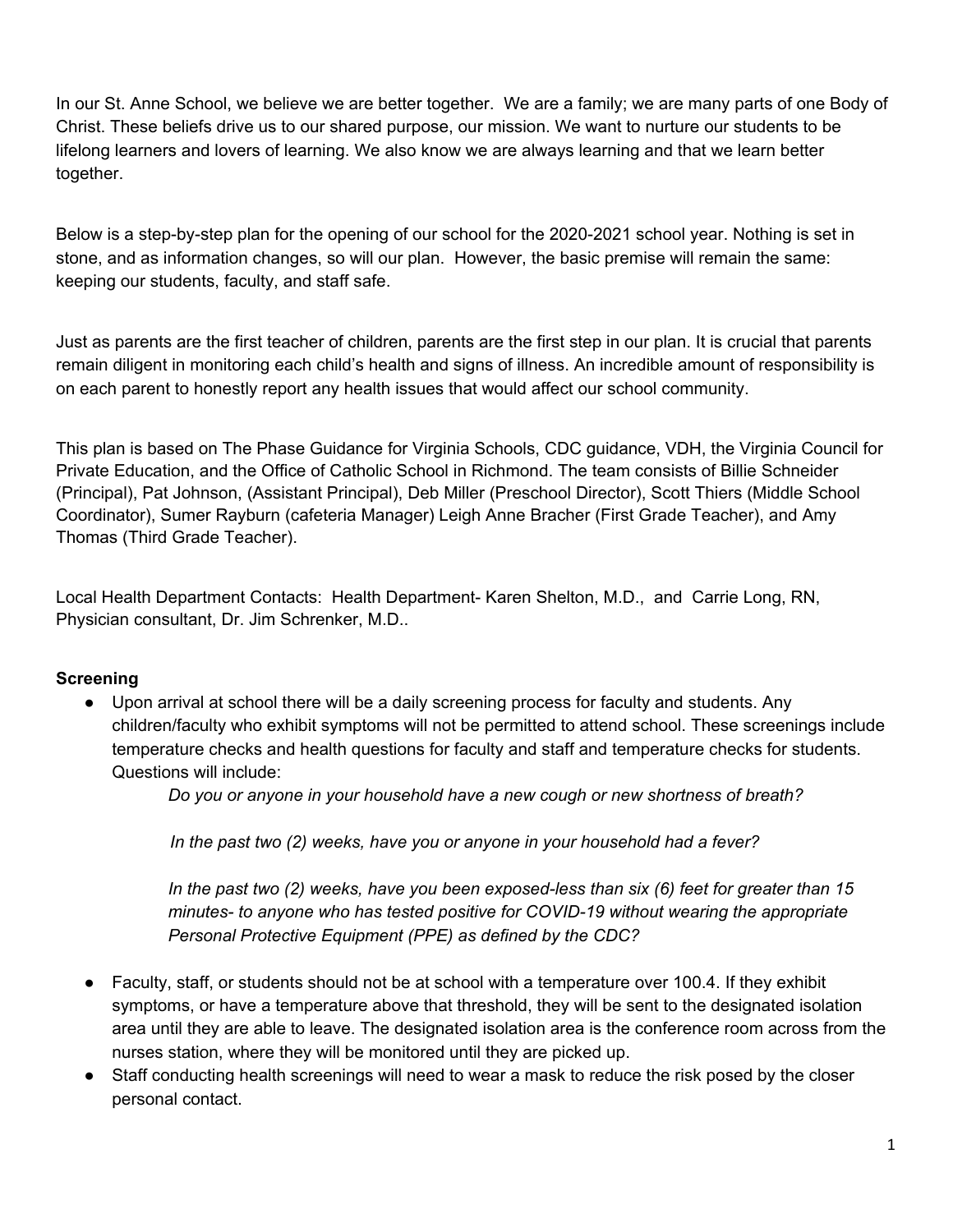- Home is the first point on the screening continuum. Families should be encouraged to self-report symptoms of illness, which could include fever, new onset of cough, etc. Self-reporting mechanisms could include calling the school, calling health-care providers, etc.
- The number one method to reduce the spread of COVID-19 (along with other illnesses) is to have students stay home if they are having any symptoms, or if they know that they have been exposed to the COVID-19 or any other contagious disease. Parents must notify the school if their child has been exposed to COVID-19 for tracking and proper quarantining purposes. All policies in the parent handbook related to all illnesses will be strictly enforced.

Morning Drop Off Procedures for 2020-2021 (with COVID-19 regulations/screenings)

Drop off/ pick up points are the same for the 2020-2021 year. Students in grades 6-8 and younger siblings use the east side of the gym from Oakview. Students in grades pre3-5<sup>th</sup> use the upper parking lot by the flagpoles. A screen station will be set up in both locations.

#### **Morning drop off and afternoon dismissal policy procedures for 2020-2021** (with COVID regulations/screenings)

In all efforts to limit the amount of individuals in and out of the school building morning drop off/afternoon pick up procedures will be as follows.

Extended drop off times- 7:45-8:20

- For morning drop off, parents will remain in cars and proceed in the drive up car line. Families will be greeted by a faculty member beginning at 7:45. The faculty member will do a screening while the student(s) remain inside the vehicle. After the screening (temperature) staff will assist getting students out of the cars.
- While in their cars, parents do not need to wear a mask.
- Students will wear mask upon exiting the vehicle and entering the school building.
- As the students enter the school building they will go directly to their homeroom classroom where teachers will be waiting for them. **Parents are not permitted to walk students into the school building/classrooms at this time.** We will have additional staff members in the halls ensuring students get to classrooms in a safe and timely manner. Once student safety patrols are assigned they will also assist in the halls during arrival and dismissal.
- If you arrive after the drop off times, you will be required to check in through the office and COVID protocols (taking temperature and questions) will be required.

#### **Afternoon Dismissal Procedure, beginning at 3:00**

• Afternoon dismissal will be completed from individual classrooms, or in small groups consisting of no more than 2 classrooms in a "common area" where three to six feet of social distancing can occur. When social distancing is improbable, masks will be worn.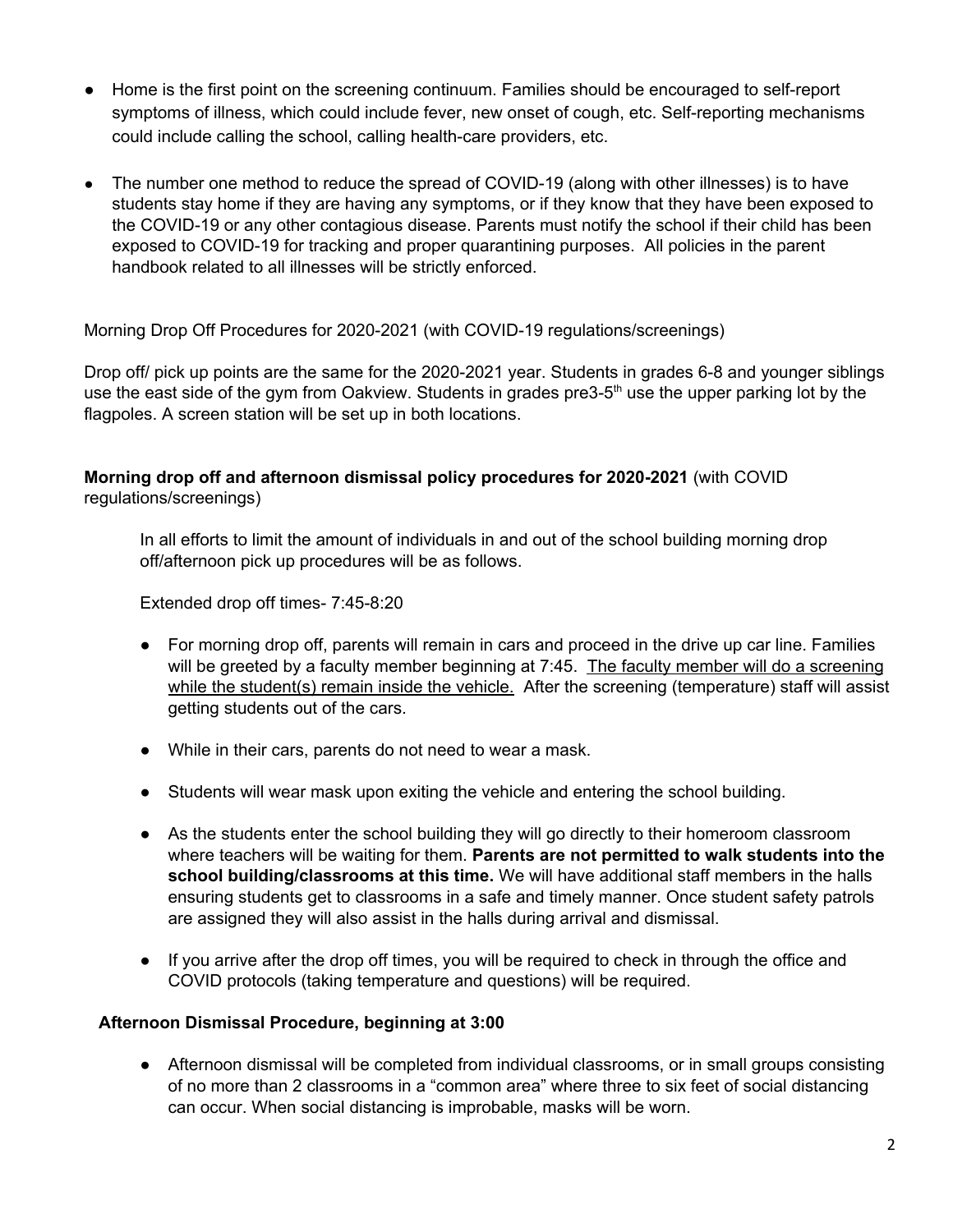The middle school will be dismissed from the gym, but they will practice social distancing in the common area. Again, faculty members and safety patrols will be in hallways assisting children during dismissal. Faculty members will also be assisting students to the cars as parents drive up in the car line. **Parents are to remain in their cars.** Congregating in groups on the sidewalk or parking lot is not permitted. No one enters the building as students will be brought to your vehicle.

# **Physical Distancing**

- In accordance with phase three recommendations (or the current phase we are in), physical distancing between 3-6 feet will be maintained in classroom environments to the best of our ability. Desks, furniture, and classroom environments will be arranged to support physical distancing. Assigned seating will be required in all classrooms, common areas and on the school bus. This will be used to help track virus spread if a student or faculty/staff member tests positive for COVID-19. All charts will be updated and a copy will be kept in the main office for reference.
- Areas will be marked with tape and additional signage to help ensure social distancing.
- Each student will have individual classroom supplies rather than shared materials when possible. (Parents must label supplies being brought to school and can bring them to the back to school information night).
- To limit student contact with one another, in most instances students will stay static in one classroom, instead teachers will move from classroom to classroom. Where social distancing can occur, students will travel to different classrooms (gym, music, etc). Middle school students will not be changing classrooms at this time. Teachers will come to their homerooms.
- In common areas or when social distancing cannot be maintained (halls and other shared spaces or small group instruction) masks will be worn by students and faculty. Parents MUST provide masks for their children.
- At this time there will be no outside food brought into the school for whole classroom activities or celebrations (this includes special activities like birthdays). Individually wrapped items may be brought in for snack time. Preschoolers do not bring in snacks, they are provided by the school, following CDC guidelines.
- Adequate supplies and signage will be provided to promote healthy hygiene (sanitation stations) and proper hand washing procedures will be taught and implemented by all students and faculty.
- An education/training plan will be implemented for staff, students and families. Parent training will occur during the MANDATORY back to school night prior to the start of school. Student supplies (labeled) need to be brought to the classroom teacher on the designated night for your family.
- Limiting the physical interactions of students is one way to mitigate exposure to infectious disease. Physical distancing will be maximized in all areas of the school and may vary between 3ft. and 6 ft. Classroom furnishing will be limited to essentials only. Soft seating areas, reading corners, etc. have been removed to maximize space until a time that physical distancing is not required.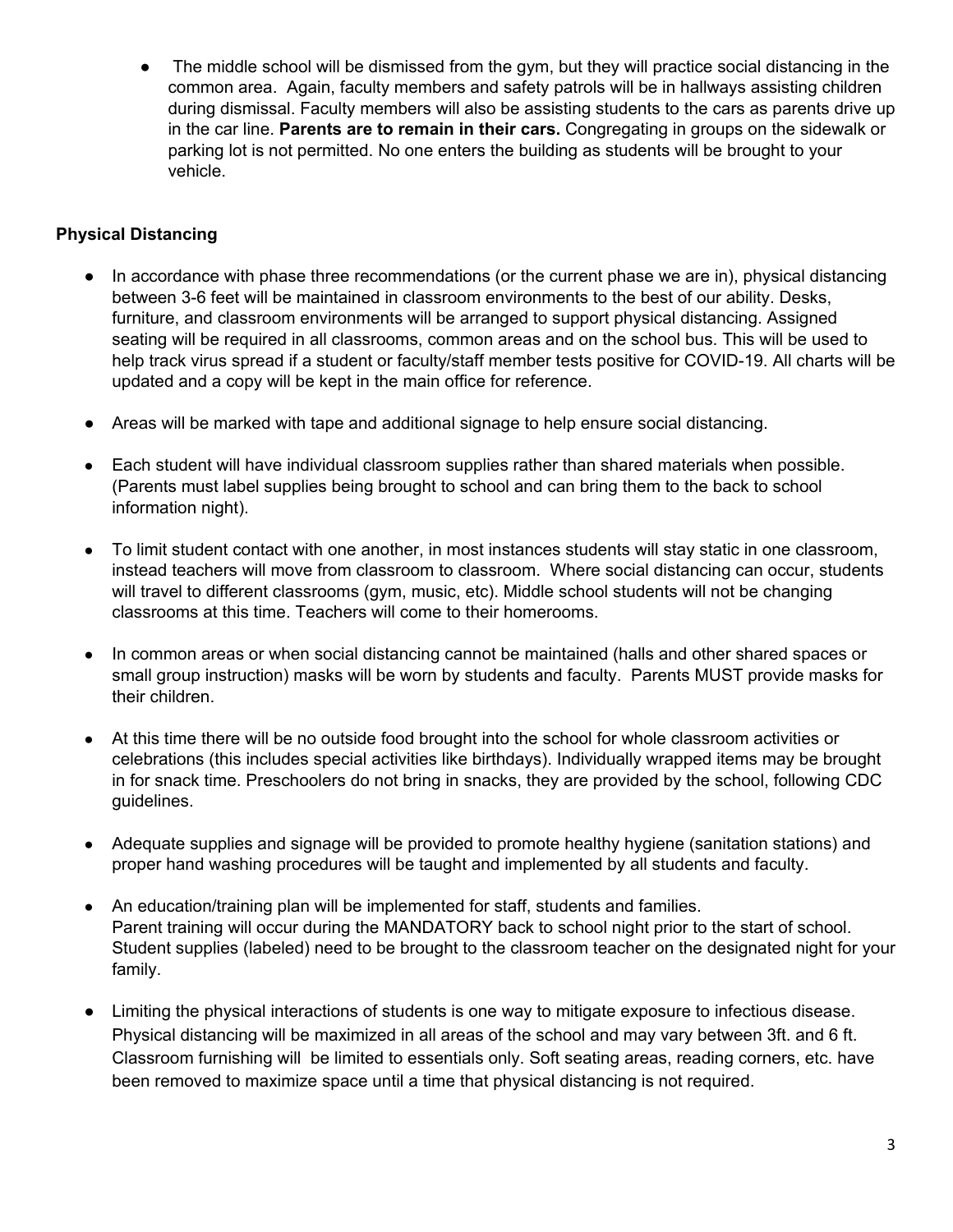- We will not have field trips until further notice. We will pursue virtual activities and events in lieu of field trips, student assemblies, special performances and school-wide parent meetings as much as possible.
- Desks will be turned to face in the same direction (rather than facing each other), or students will sit on only one side of tables, spaced apart. Clear barriers may also be used to promote safety when necessary.
- Physical guides, such as tape on floors or sidewalks and signs on walls, will be provided to ensure that staff and children remain at least six feet apart in lines and moving from one area to another.

### **Communal Spaces**

- Communal spaces such as cafeterias, auditoriums, and playgrounds will be limited. When communal space is being used, usage will be staggered to clean and disinfect between groups and time will be allotted to make sure all students wash hands or use hand sanitizer after being in these areas.
- Areas of shared space will be addressed with safety protocols specific to each space. For hallways, students, teachers and staff will wear masks and will social distance whenever possible. For larger gatherings in communal spaces such as the gym and church, social distancing will be observed and masks will be worn by all in attendance.
- For outdoor areas including playground and other play areas, students will wear masks when closer than 6 feet apart. Following any gathering of people in a communal space, all students, teachers, staff and others will wash hands and/or use hand sanitizer.
- Students will be allowed to wear their PE uniforms, on PE days, all day instead of changing to limit crowding during changing.

### **Gatherings, Visitors, Field Trips**

- Gatherings and meetings will be limited to the number of people advised by the CDC for the phase that we are currently in. There will be appropriate distance spacing of six feet apart.
- Non Essential visitors/volunteers will be limited from entering the school. Any visitor/volunteer, including family members, will enter the school building at the main entrance by the office. They will be required to complete the health screening prior to entering. They are required to follow procedures set in place to limit the spread of COVID-19 including but not limited to masks and proper hygiene practices.
- If parents are picking up a sick child, they will need to stay in the school office area.
- The number of nonessential visitors, volunteers, and activities involving outside groups, will be limited, especially visitors from outside the area. Volunteers must be preapproved and based on need.
- Field trips will not be scheduled until the CDC advises that it is safe.
- The school will plan for virtual activities instead of leaving the school. The students will attend virtual activities, field trips, special performances, assemblies, and school-wide parent meetings as much as possible.

### **School Masses and other Assemblies**

● Weekly school Masses will be celebrated and live streamed into the classrooms. Small grade level groups will rotate attending Mass in person. (Grades 3-8)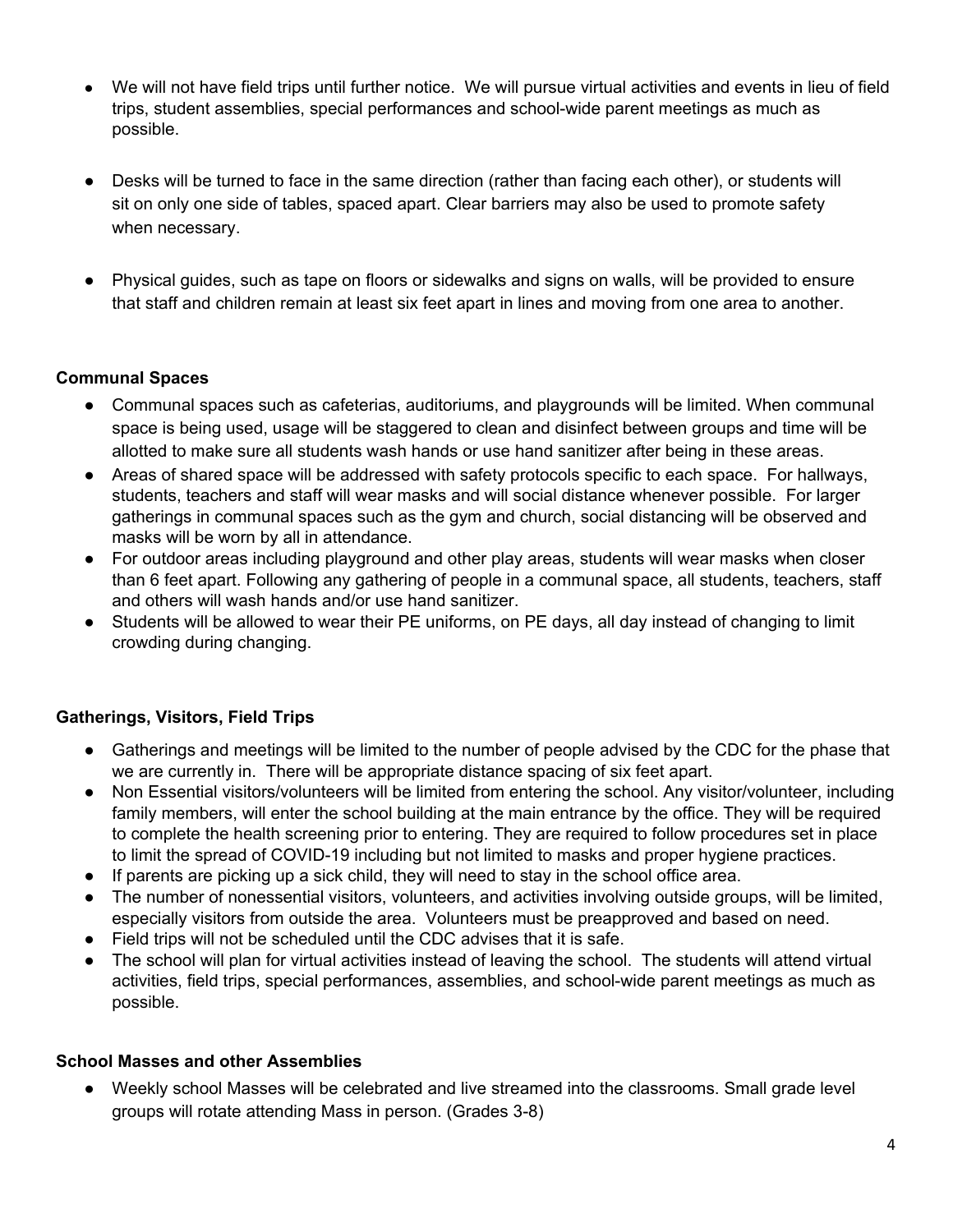Any sort of assembling of students in gymnasiums, auditoriums, cafeterias, stadiums, individual rooms, etc. will adhere to the number of people permitted for large gatherings as determined by the current Phase - i.e. Phase 2 no gatherings larger than 50 people, Phase 3 no gatherings larger than 250 people; as well as adhering to 6ft. physical distancing which may reduce those numbers.

### **Food Service**

For the first two weeks students will be eating in the classroom, but when we return to using the cafeteria the following protocols will be followed.

- In the cafeteria to maintain social distancing during food service, classes will enter and follow distancing markers located on the floor for proper spacing. When entering the serving line, students will remain distanced using marked guidelines.
- Lunches and snacks will be served following spacing throughout the line and the checkout station. Once lunches are picked up, students will sit in assigned seating, observing social distancing guidelines. It is important for students to remain in assigned seating arrangements so that contact tracing may be used when necessary.
- Students will dispose of trash in an ordered pattern so that they remain distant from others. Students and adults will wash hands and/or use hand sanitizer following lunch service.
- Food service will operate under CDC guidelines, while also observing Health Department regulations. Students may either bring packed lunches from home or purchase school lunch. The CDC *recommends* that all items packed in lunches be individually pre-packaged items. In compliance with our allergy protocols, students should avoid packing items which are allergy risks for other students. (allergy policy in parent/student handbook).
- Students who pack lunches may purchase drinks and/or snacks, which will be served following health guidelines. All prepared lunches will be prepared and served following CDC and Health Department regulations. Cafeteria staff will wear masks and gloves and follow health department guidelines for safe food preparation. All snacks and drinks sold will be individually packaged.
- Prior to entering the cafeteria, all students, teachers and staff will wash hands with soap and water. Students will enter the serving line, following distancing guidelines. Bottled water will be available, as self-serve containers are not permitted at this time.
- Students will be assigned specific seating arrangements while in the cafeteria. It is important that all students follow seating arrangements and remain properly distanced while eating. Students who would like seconds of an entree or wish to buy ice cream or another item will follow guidelines regarding waiting in line using distancing protocol.
- Following lunch service, students and adults will wash hands with soap and water.
- Snacks which are brought from home should be pre-packaged individually. No snacks should be sent from home with intent to distribute to the class. Preschool snacks will be provided by the school and will be pre-measured for each student.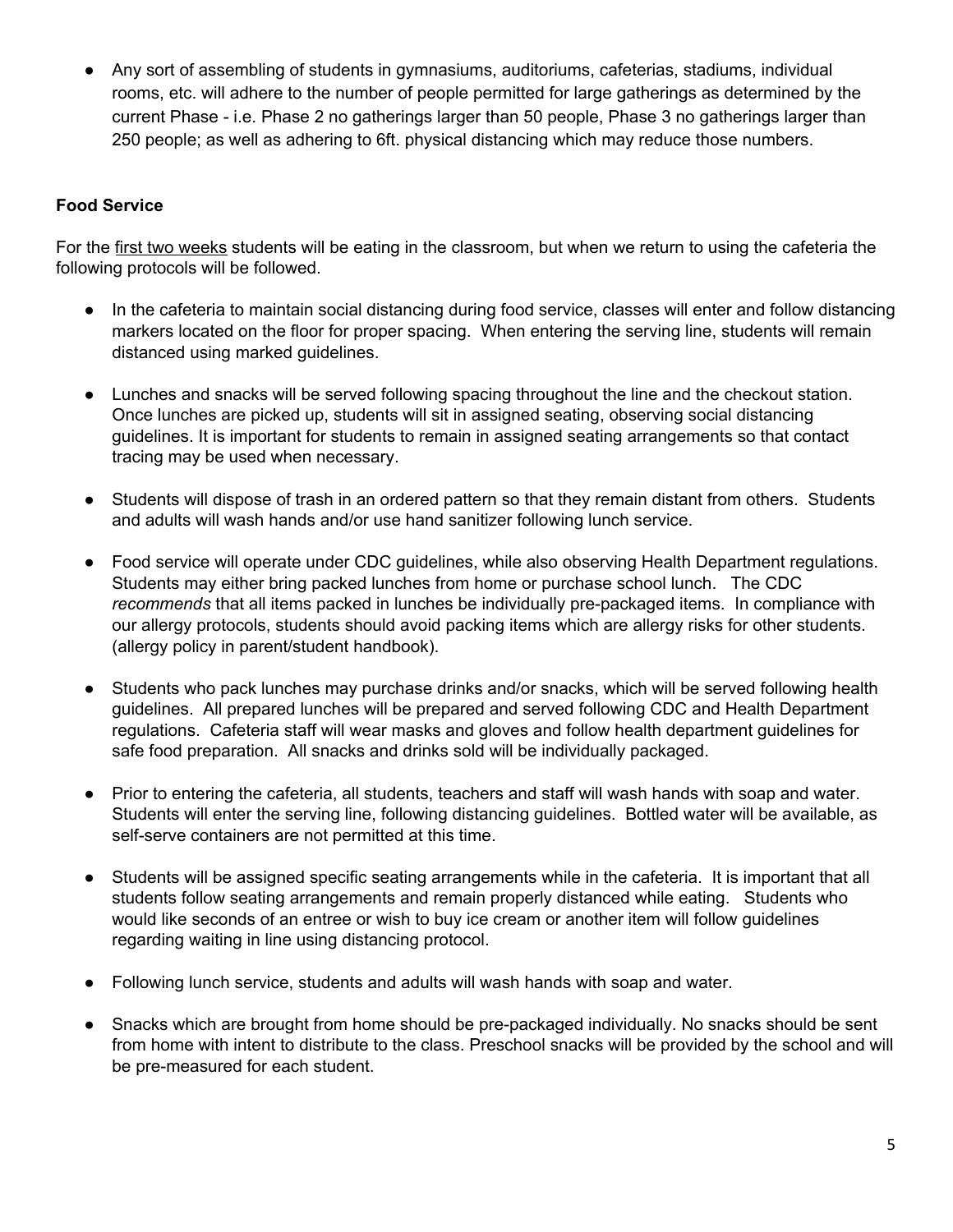### **Hand Hygiene and Respiratory Etiquette**

- All students and adults are reminded to wash hands thoroughly with soap and water as often as possible, but especially during restroom visits and after sneezing or coughing. Thorough hand washing consists of at least twenty seconds of washing hands with soap and water. Hands should be dried with a single-use paper towel.
- After washing hands, common surfaces should be wiped with a disinfectant. If hand washing is not possible, hand sanitizer should be used instead. Sanitizer should have at least 60% alcohol content.

## **Staying Home when Appropriate**

- St. Anne School employees and students who are sick or who have recently had close contact with a person with COVID-19 must stay home.
- Staff and students who have recently had close contact with a person with COVID-19 should also stay home and monitor their health.
- If a teacher is in 14 day quarantine, they will use live streaming and Zoom lessons directly into the classroom. Substitutes or other staff will be used to help monitor and ensure learning.
- Extra bathroom sanitation will be completed on a regular schedule throughout the day.

### **Cloth Face Coverings**

- Teachers will teach and reinforce use of cloth face coverings.
- Teachers, all staff members, and adult visitors will wear face coverings when they are not able to maintain a 6 ft distance or when in communal spaces such as hallways, restrooms, etc.
- Face coverings are to be worn by students in grades 4-8 when they are at a distance of less than 6ft. and in communal spaces such as hallways, restrooms, etc.
- $\bullet$  Face coverings may be more difficult for our younger students in Preschool through  $3<sup>rd</sup>$  grade, but they should all have masks and will be encouraged to wear them when they are at a distance of less than 6ft., especially in communal spaces such as hallways, restrooms, etc. Developmentally appropriate or medically necessary accommodations will be made.
- Dependent on the activity, face masks may be needed in the classroom setting at the discretion of the teacher, when social distancing cannot be maintained.

### **Adequate Supplies**

● We will support healthy hygiene behaviors by providing adequate supplies, including soap, hand sanitizer with at least 60 percent alcohol (for staff and older children who can safely use hand sanitizer), paper towels, tissues, disinfectant wipes, cloth face coverings (as feasible) and no-touch trash cans. We have installed no-touch paper towel dispensers in all bathrooms.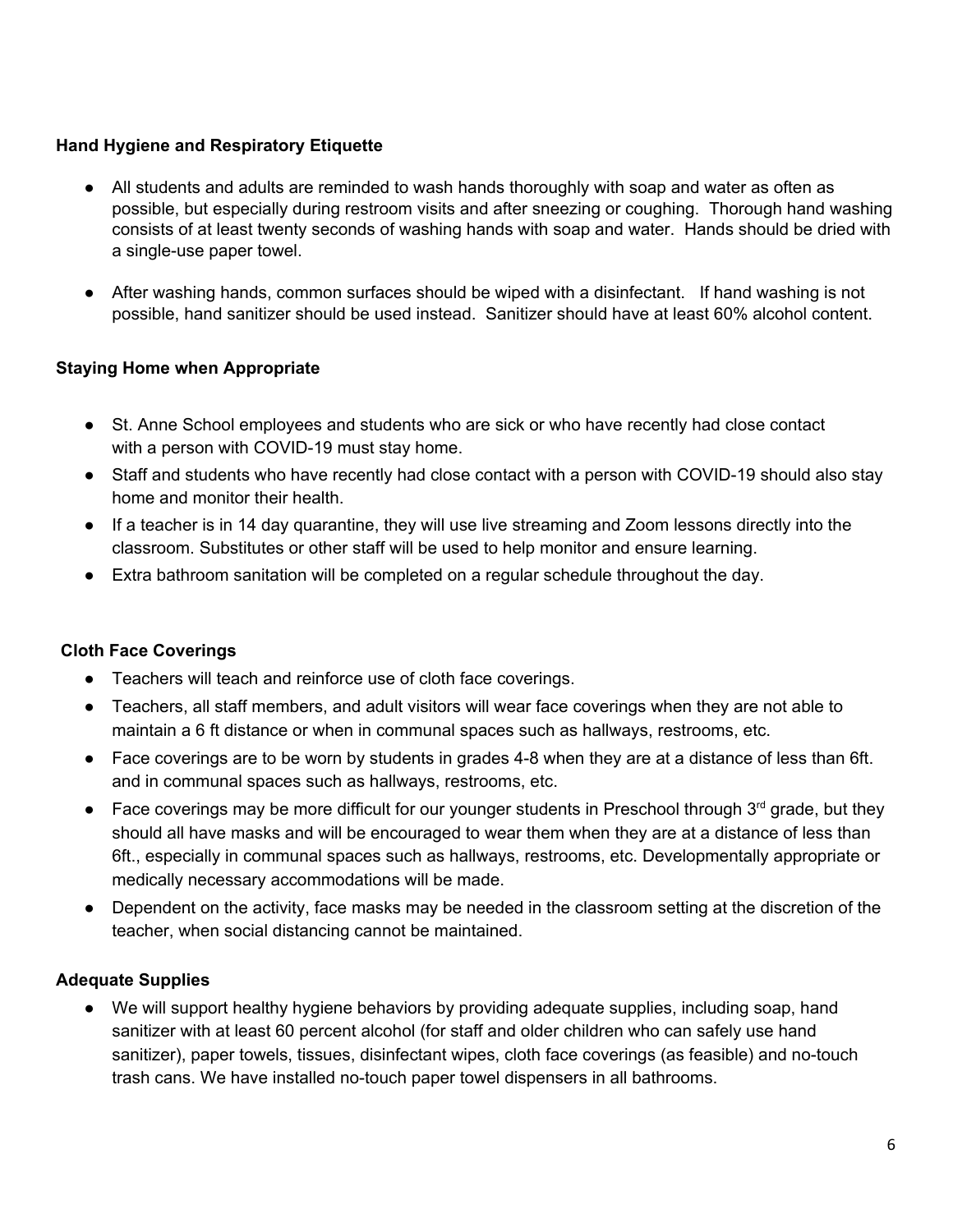#### **Signs and Messages**

- Signs will be posted in highly visible locations (i.e., school entrances, restrooms) that promote everyday protective measures and describe how to stop the spread of germs, such as by properly washing hands and properly wearing a cloth face covering.
- Reminders and messages will be sent regularly about behaviors that prevent the spread of COVID-19 when communicating with staff and families, such as on school websites and in weekly emails or newsletters.
- Floor markings will be in place as reminders to stay 6ft apart while in transition.

### **Cleaning and Disinfection**

- Frequently touched surfaces (i.e.; door handles, sink handles, etc.) in-between will be cleaned and disinfected frequently, or as much as possible. Use of shared objects (i.e., gym or physical education equipment, art supplies, toys, games) will be limited when possible, or cleaned between use.
- If students switch classrooms, additional time will be given to allow for desks and chairs to be wiped down between student usage.
- Drinking fountains will not be used for drinking. We will have several water dispensers that can be used to fill individual water bottles. Personal use water bottles should be cleaned regularly, at home.
- A schedule for increased, routine cleaning and sanitizing will be followed.

### **Shared Objects**

- **●** Shared items will not be encouraged. If they are shared, they need to be cleaned and disinfected.
- **●** Students will have their own supplies secured in their desk, cubby, or backpack. These items will need to be labeled.
- **●** Supply needs for activities will be planned to minimize sharing of high touch materials. If there are insufficient supplies for each child, there will be proper cleaning and disinfecting between use. When possible, teachers will prepare individual kits or tool boxes to help keep supplies clean for each user.
- **●** Items such as electronic devices, toys, books, and other items used for learning will not be shared unless needed. After each use of shared items there will be a thorough cleaning and disinfection.

#### **Ventilation**

- Ventilation systems will be properly maintained to operate properly. Regular filter checks and filter replacement will help maintain air circulation. St. Anne School's air system pulls fresh air into the system. It does not just continue circulating the same air.
- Extra breaks, walks, and lessons outside will be part of the daily routine to ensure students get fresh air.

### **Designated COVID-19 Point of Contact**

Wendy Cheers will be St. Anne School's designated staff for COVID-19 related concerns.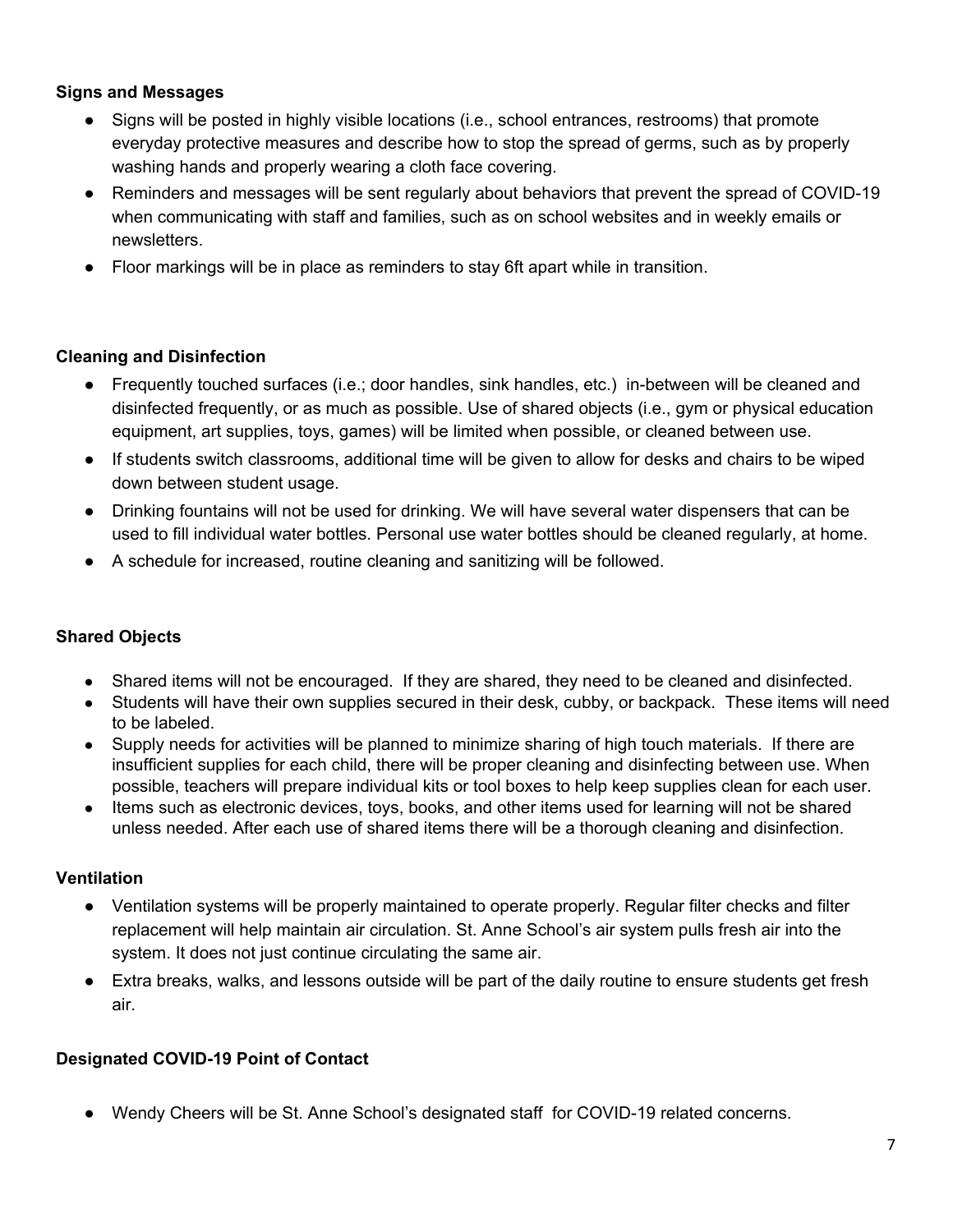### **Back-up Staffing Plan**

● Absenteeism of students and employees, will be maintained through Renweb. Substitutes and volunteers (when allowed) will be trained on all COVID-19 protocols. A roster of trained back-up faculty and staff will be maintained by the school office.

## **Staff Training**

Faculty and staff will be trained on all safety protocols.

## **Sharing Facilities**

- No outside organizations will be using our facilities until further notice.
- At the point that organizations can use our facilities, they will be responsible for cleaning and sanitizing the areas they use. They will also follow health and safety protocols that are in place at that time.

# **Focus on Mental Health**

● It is critical for us to focus on the mental health and well-being of staff and students. Mental health concerns can be identified and supported both at home and at school.

# **Support Coping and Resilience**

- St. Anne encourages employees and students to take breaks from watching, reading, or listening to news stories about COVID-19, including social media if they are feeling overwhelmed or distressed.
- St. Anne School also encourages employees and students to eat healthy, exercise, get sleep, and find time to unwind.
- The school will continue to encourage employees and students to talk with people they trust about their concerns and how they are feeling.
- The school will ensure all the staff is educated on the signs and symptoms of anxiety and depression.
- Jean Harley, our school counselor will be available if needed to support staff and students.

### **Advise Staff and Families of Sick Students of Home Isolation Criteria**

• Sick staff members or students should not return until they have met CDC's criteria to discontinue home isolation.

# **Isolation of Those Who are Sick**

Students and staff members are not to return to school until they have met the CDC's criteria for discontinuation of home isolation. Keep in mind St. Anne's policy that students must be fever free for 24 hours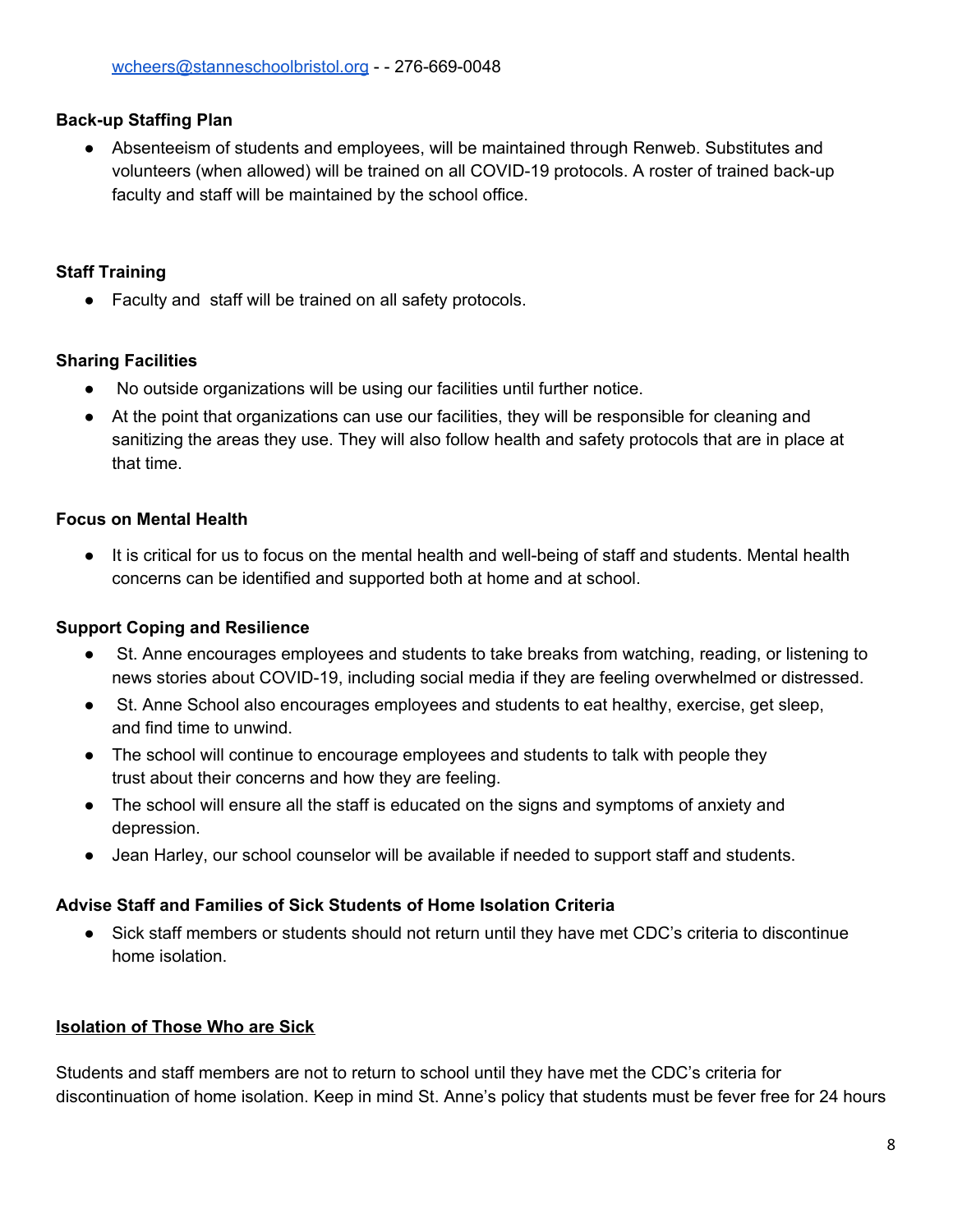without medication before returning to school. In addition to new COVID-19 health regulations all past policies related to illnesses still apply (refer to parent student handbook).

The following is a summary of the CDC's criteria for discontinuation of home isolation. (Please see CDC.gov for more detailed information.)

If Covid-19 symptoms are present or you know you have Covid-19, return to school will be allowed **after** the following guidelines have been met.

- 3 days with no fever **and**
- Respiratory symptoms have improved (e.g. cough, shortness of breath) **and**
- 14 days since symptoms first appeared

If tested positive for Covid-19 and no symptoms are present, return to school **will be allowed after**:

● 10-14 days have passed since the test

# If a student or staff member has a family member with Covid-19 or has been exposed to someone with **Covid-19 symptoms or tested positive for Covid-19, they are to remain home and contact the school.**

- All staff or families should not come to school if they or a close family member has been exposed or has been diagnosed with COVID-19. They should notify school officials if they become sick with COVID-19 symptoms, test positive for COVID-19, or have been exposed to someone with COVID-19 symptoms or a confirmed or suspected case.
- If at school they will immediately be separated. Individuals who are sick should go home or to a healthcare facility depending on how severe their symptoms are and follow CDC guidance for caring for oneself and others who are sick.
- The school will designate an isolation room or area to separate anyone who has COVID-19 symptoms or a fever, but does not have symptoms. This area will be used by the individual until they can be picked up or leave campus safely. Afterwards, the area will be deep cleaned and disinfected.
- When symptomatic behaviours become apparent, the Bristol City Health Department will be contacted and we will follow their recommendations and guidelines. Each case will be dealt with individually.
- Plans are in place for students who are in quarantine and these plans include: live-streaming, videos, or asynchronous lessons. Nicole Hughes is the designated online/virtual learning coordinator to help assist if this becomes a need.

# **Notify Health Officials and Close Contacts**

- In accordance with state and local laws and regulations, school administrators will notify local health officials, the Office of Preparation, the Superintendent, and the Director of Human Resources immediately of any case of COVID-19 while maintaining confidentiality in accordance with the Americans with Disabilities Act (ADA).
- Those who have had close contact with a person diagnosed with COVID-19 are to stay home for 14 days (CDC.gov) and self-monitor for symptoms and follow guidance of the CDC if symptoms develop.